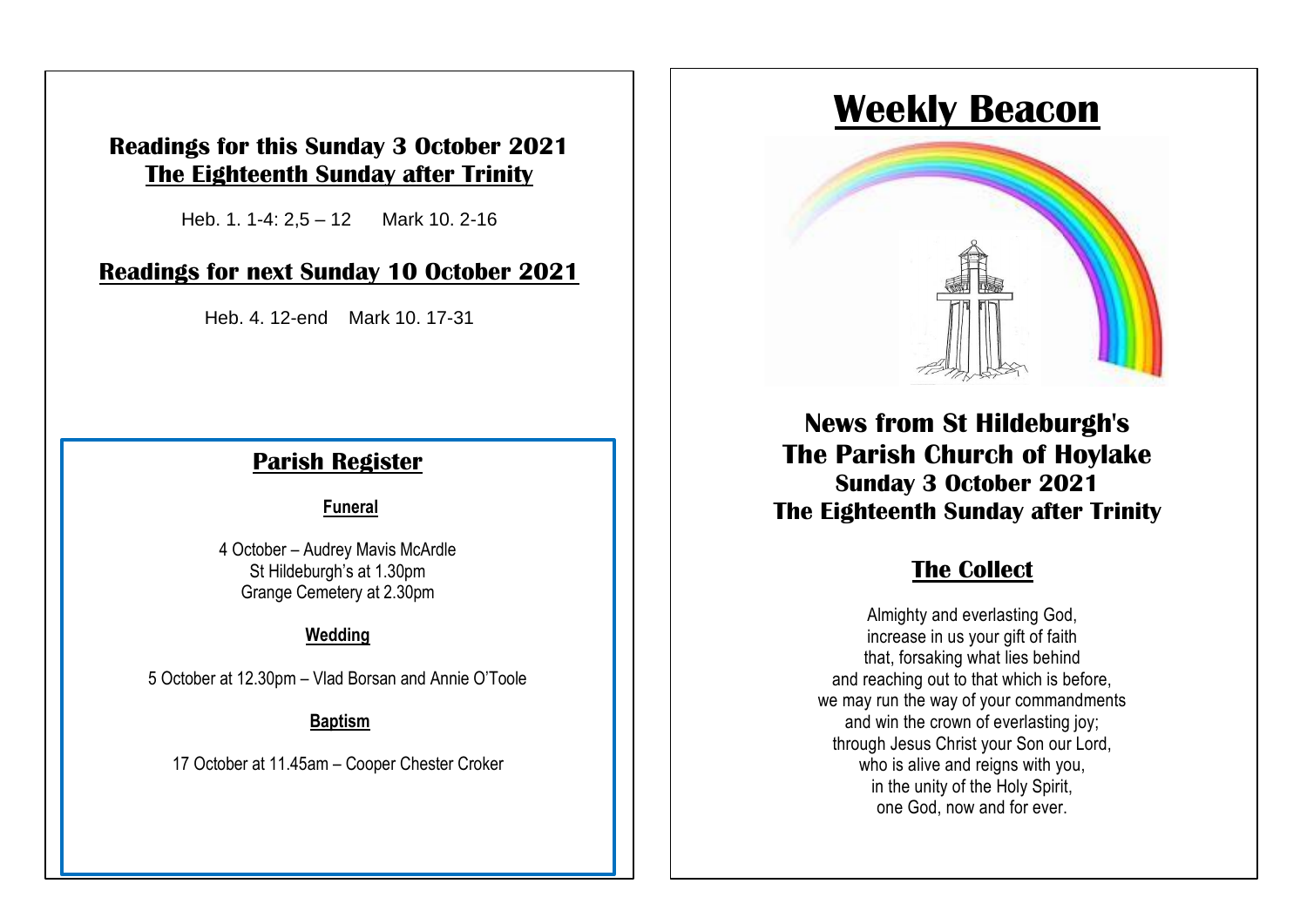# **HARVEST FLOWERS**



*Just some of the lovely floral arrangements created by members of StHildeburgh's Guild.*



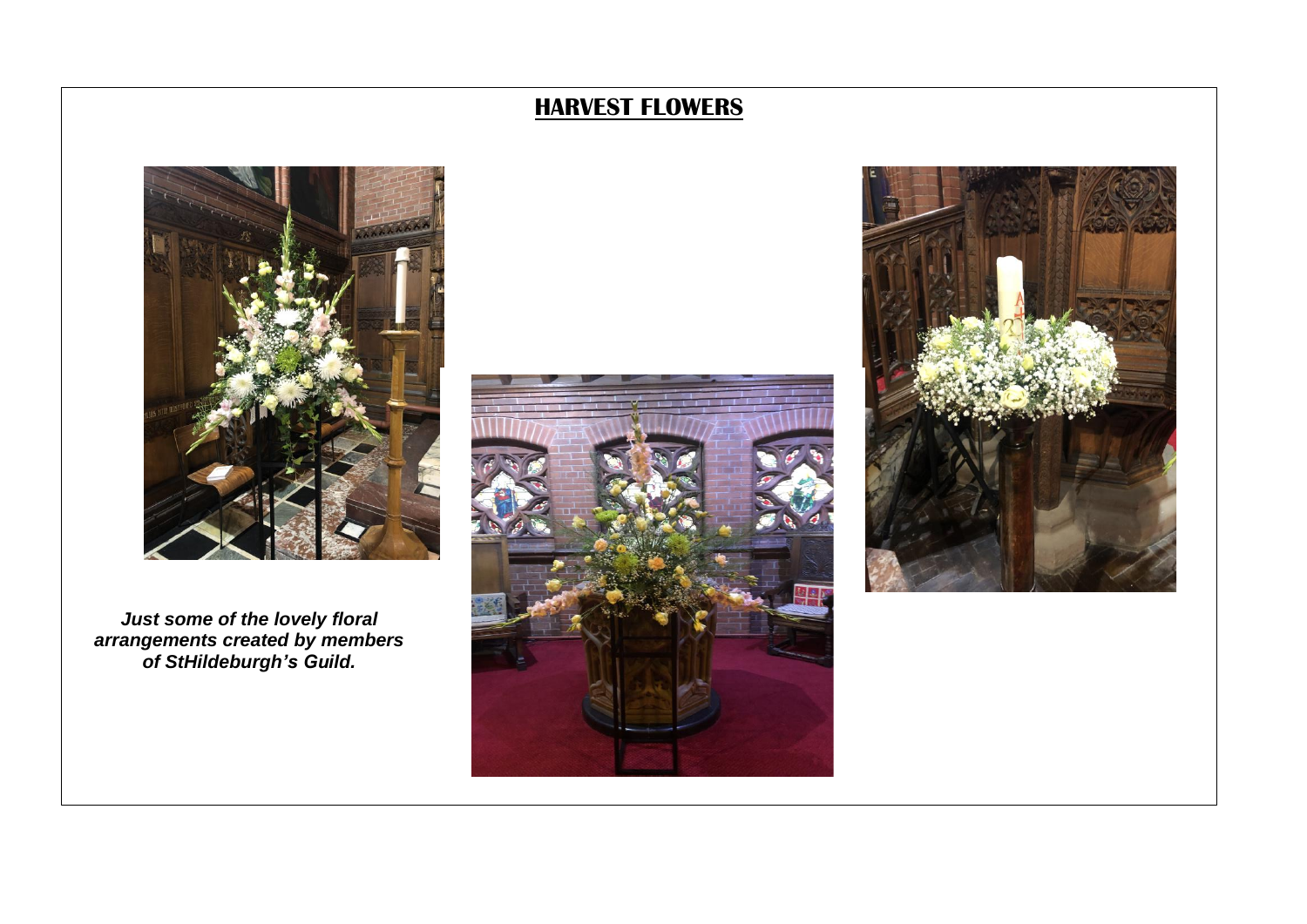### **BACON BUTTIES**

Bacon Butties are being served again every Tuesday in our Church Hall from 10.30am to 12 noon.

Come and join Rev'd Paul and the team for Bacon Butties and a cup of tea or coffee. Social distancing will be in place. There's no charge but donations are always welcome.

### **SERVICES AT ST HILDEBURGH'S**

#### **Sunday 3 October**

| 8am  | <b>Holy Communion</b> |
|------|-----------------------|
| 10am | <b>Holy Communion</b> |
| 6pm  | Evensong              |

#### **Wednesdays**

10am Holy Communion

The church is open for individual private prayer Mondays to Thursdays 10am to 12 noon and Sundays after the 10am service until 12 noon. Please wear a face mask in church. Thank you

### **WIRRAL FOODBANK**

The Wirral Foodbank provides a vital service supporting people in the community. Your response to Revd Paul's appeal for donations has been outstanding but the work of the foodbank continues.

If you would like to donate, please leave your bags of food in the Vicarage porch at 1 Stanley Road, Hoylake CH47 1HL.

*Thank you.*

### **LIFTS-TO-CHURCH ARE BACK**

St Hildeburgh's lifts-to-church service had been running for 11 years until the first Covid-19 lockdown and had taken no fewer than 40 passengers to church. Now, with the lifting of restrictions, we are back in business.

Worshippers who have transport or mobility difficulties in getting to the 10am Sunday service will be welcome to book a lift with our team of volunteer drivers.

Anyone who is prepared to give a lift about once a month (or anyone who needs a lift) is asked to contact Peter Surridge on 632-5507 / 07778-517759 / peter.surridge@talktalk.net.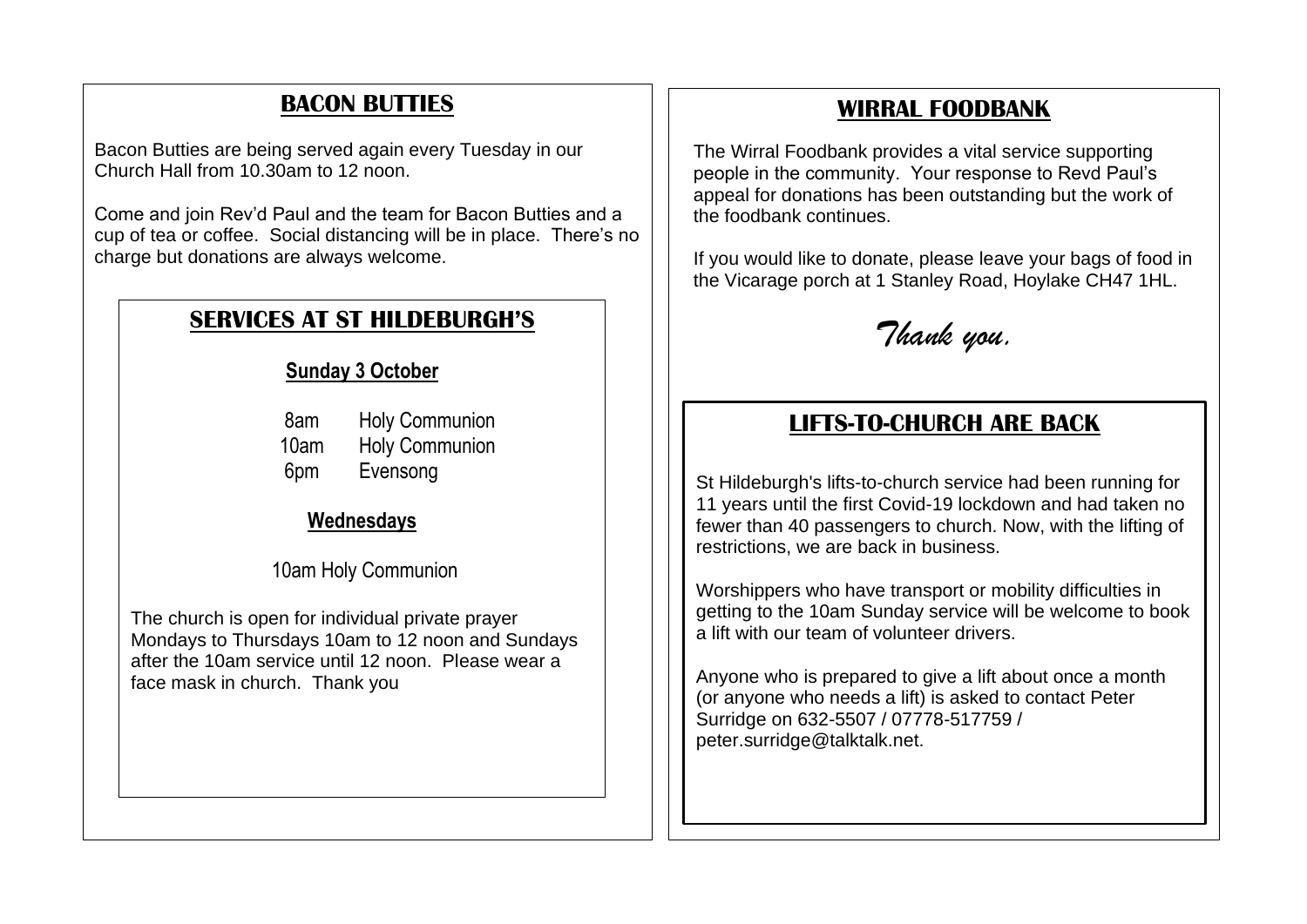### **FLOWER OF THE WEEK: ACANTHUS**

### **72nd in a series**

*Text and photographs by Peter Surridge.*

Broad herbaceous borders demand dramatic planting and few herbaceous plants can equal bear's breeches or acanthus for architectural presence. They have huge, shapely leaves, deeply divided, and tall spikes of contrasting flowers and bracts lasting many weeks. But don't plant one unless you have plenty of space – if they like your soil, they will spread – and be absolutely sure you have chosen the right location because the roots run very deep and digging them up can pose problems.

Most species of acanthus originate from the Mediterranean area, where the Greeks named them *akanthos*, referring to the spikes on the leaves and on the bracts of some kinds, and decorated the capitals at the tops of their classical columns with carvings of acanthus leaves. The popular name of bear's breeches is thought to be a sanitised version of bear's breech, suggested by the soft, hairy leaves of some species resembling a bear's back legs or rump.

Two hardy species are most likely to be seen in garden centres. First, *Acanthus mollis,* which grows glossy foliage up to 90cm (3ft) long and produces numerous spikes 1.5m (5ft) tall covered with white flowers and smoky purple bracts in late summer. A single plant can grow 90cm across. In a sheltered position, the foliage can last well into winter if the weather is mild. Secondly, *Acanthus spinosus,* which differs from *A. mollis* chiefly in flowering period, which is from late spring to mid-summer, and in variability. The usual form has deeply-cut arching leaves of similar length, and similar sized flower spikes, though the flowers are perhaps purer white and the bracts more red-purple. However, there are variations, some smaller, with grey-green leaves or with white-edged foliage.

Less common hardy species are *Acanthus latifolius*, with broad, less divided leaves up to 1.2m (4ft) long; *Acanthus hirsutus*, a dwarf form from Turkey only 30cm (1ft) or so tall with yellowish-green flowers and bracts; and *Acanthus hungaricus*, from the Balkans, around 1m (3ft 3in) tall with purple bracts and white or pale pink flowers.

Acanthus are easily propagated by root division in autumn. They are rarely troubled by pests but are susceptible to unsightly mildew, which can be controlled by spraying.



*Above: Acanthus mollis. Right: Acanthus spinosus.*